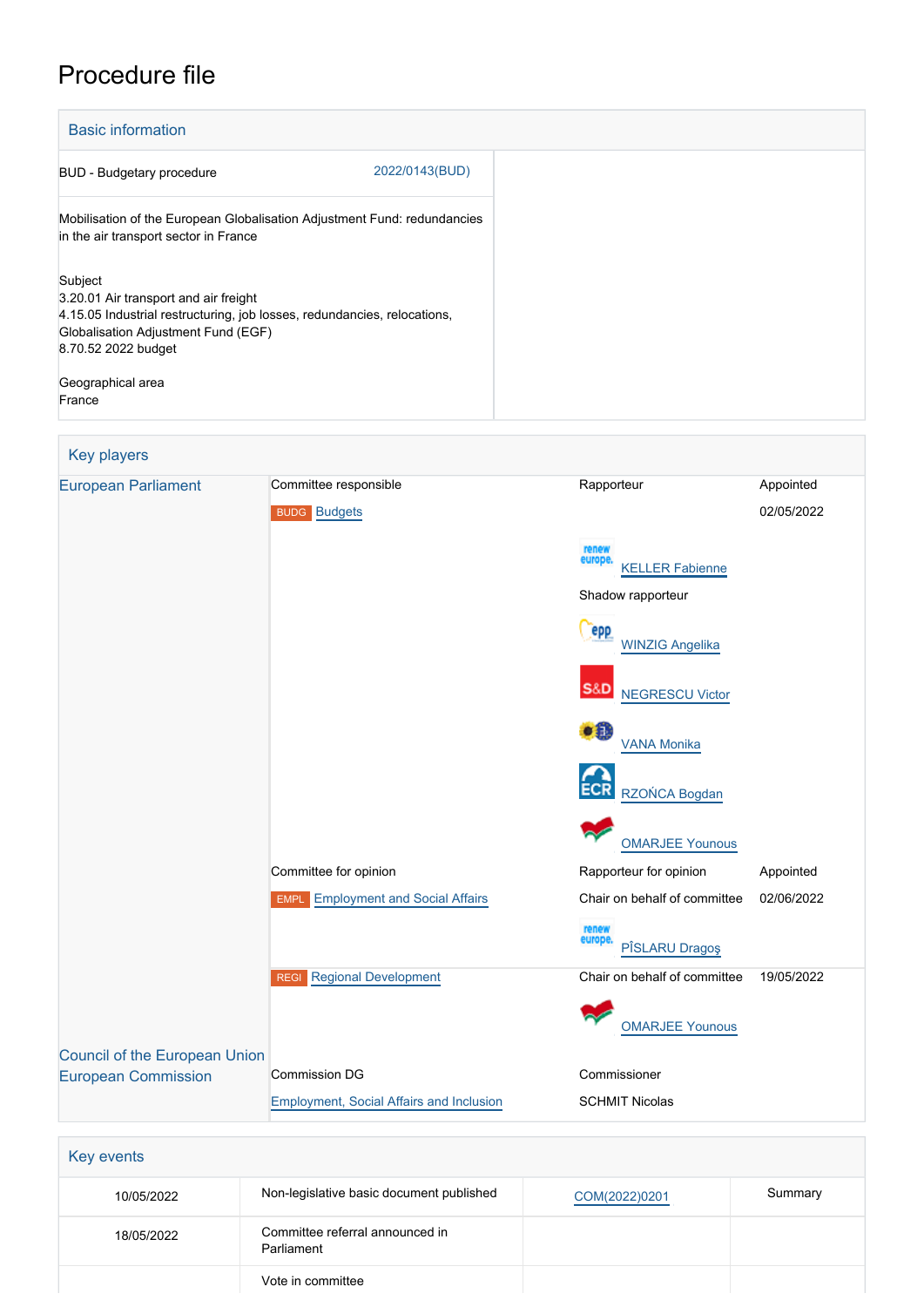| 21/06/2022 |                                     |              |         |
|------------|-------------------------------------|--------------|---------|
| 21/06/2022 | Budgetary report tabled for plenary | A9-0183/2022 |         |
| 23/06/2022 | Decision by Parliament              | T9-0255/2022 | Summary |

| <b>Technical information</b> |                           |
|------------------------------|---------------------------|
| Procedure reference          | 2022/0143(BUD)            |
| Procedure type               | BUD - Budgetary procedure |
| Procedure subtype            | Mobilisation of funds     |
| Other legal basis            | Rules of Procedure EP 159 |
| Committee dossier            | BUDG/9/08947              |

#### Documentation gateway

| Non-legislative basic document                      |             | COM(2022)0201 | 10/05/2022 | EC.       | Summary |
|-----------------------------------------------------|-------------|---------------|------------|-----------|---------|
| Committee draft report                              |             | PE732.540     | 12/05/2022 | <b>EP</b> |         |
| Amendments tabled in committee                      |             | PE732.684     | 25/05/2022 | <b>EP</b> |         |
| Specific opinion                                    | <b>REGI</b> | PE732.792     | 03/06/2022 | <b>EP</b> |         |
| Specific opinion                                    | <b>EMPL</b> | PE732.654     | 14/06/2022 | <b>EP</b> |         |
| Budgetary report tabled for plenary, 1st<br>reading |             | A9-0183/2022  | 21/06/2022 | <b>EP</b> |         |
| Budgetary text adopted by Parliament                |             | T9-0255/2022  | 23/06/2022 | EP        | Summary |

## Mobilisation of the European Globalisation Adjustment Fund: redundancies in the air transport sector in France

PURPOSE: to mobilise the European Globalisation Adjustment Fund (EGF) to assist France to deal with displaced workers in the air transport sector.

PROPOSED ACT: Decision of the European Parliament and of the Council.

CONTENT: on 21 January 2022, France submitted an application for a financial contribution from the EGF, following displacements in Air France in France.

Following the assessment of this application, the Commission concluded, in accordance with all the relevant provisions of the EGF Regulation, that the conditions for a financial contribution from the EGF are met.

#### Grounds for the application

The French application is based on the intervention criterion of Article 4(2)(b) of the EGF Regulation, which requires the cessation of at least 200 displaced workers, over a reference period of four months in an enterprise in a Member State, including workers displaced in suppliers and downstream producers and/or self-employed persons whose activity has ceased.

The application relates to 282 displaced workers whose activity has ceased in Air France. The redundancies in Air France are located in 12 French NUTS level 2 regions in mainland France and four French NUTS level 2 regions overseas. The reference period of four months for the application runs from 1 July 2021 to 1 November 2021.

Events leading to the displacements and cessation of activity

The events leading to the redundancies were the consequence of the unforeseen global economic crisis caused by the pandemic. The COVID-19 crisis severely and abruptly affected Air France, as it did all other airlines, forcing it to reduce its flight offer due to the closure of borders and the decrease in air traffic.

In France, GDP fell by 8% in 2020 and, despite 7% growth in 2021, it has not yet returned to pre-pandemic levels. Recovery in air transport is expected to be slow and uncertain. Air France does not expect to reach 95% of its pre-pandemic flight capacity until 2023.

At the beginning of the crisis, Air France was losing EUR 450 million of cash flow every month. The enterprise would have been in insolvency and would no longer have been able to pay salaries if it had not obtained EUR 7 billion in State-guaranteed loans. However, the loans alone would not have been sufficient to overcome the situation without additional measures, which led to reductions in staff.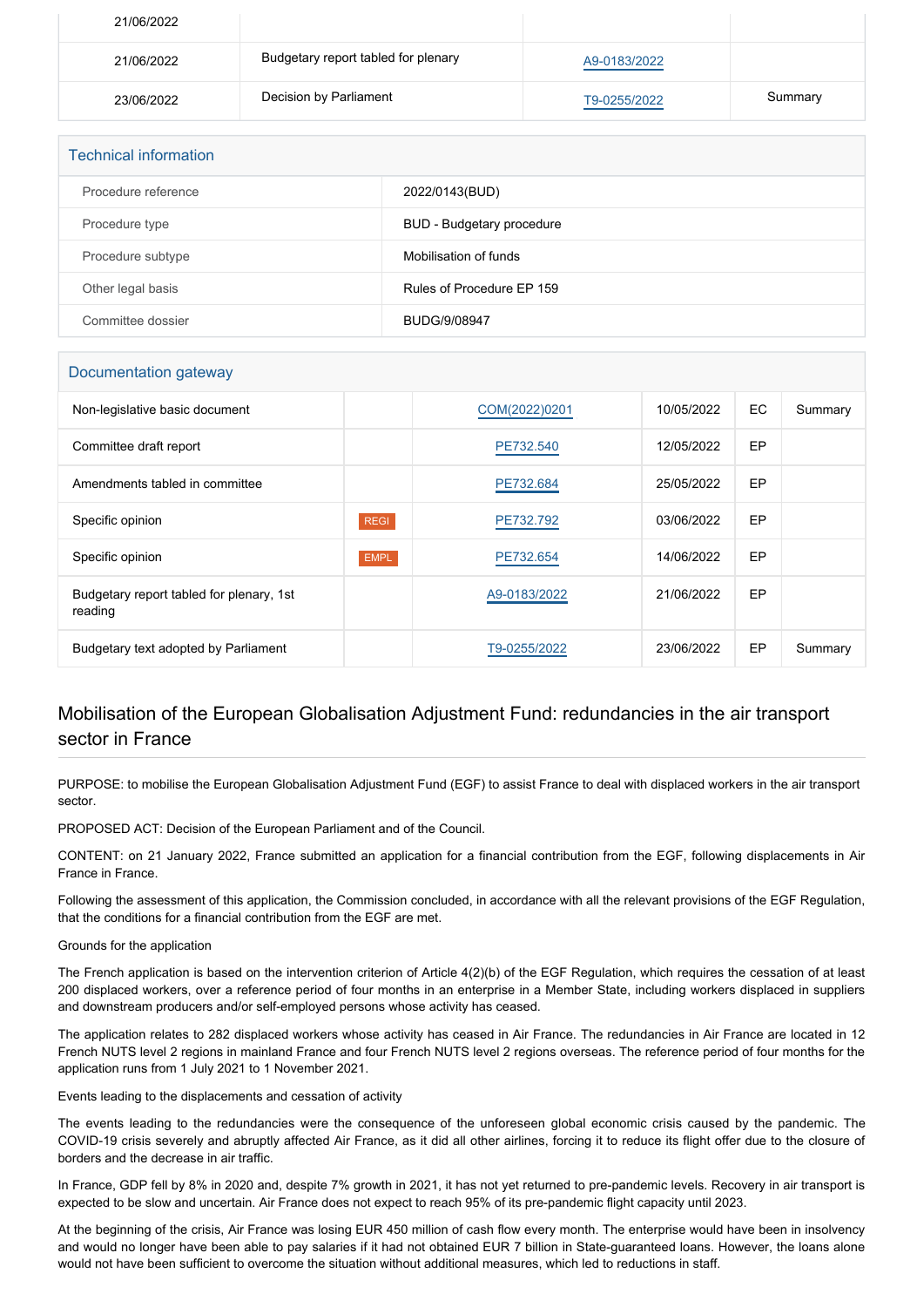The region Île de France has been the most affected by the redundancies in Air France, as 57% of the displacements occurred in this territory.

#### Beneficiaries

In addition to the 282 redundant workers, the eligible beneficiaries include 1,298 redundant workers whose activity ceased before or after the four-month reference period. The total number of eligible beneficiaries is 1 580 (695 men and 885 women).

The measures for which the French authorities are seeking EGF co-financing concern the extension of the duration of the outplacement leave, beyond the legal obligation of the company.

The personalised services to be provided to the redundant workers include the following actions: (i) advisory and career guidance; (ii) training for skills enhancement or retraining or for business creation; (iii) business creation grants of up to EUR 15 000; (iv) hiring benefits for SMEs that hire a former Air France worker on a permanent contract or on a fixed-term contract of at least 6 months; (v) quick reemployment allowance; (vi) salary top-ups, a measure to encourage acceptance of a new job, even if the salary is lower than that of the previous job.

France reported that Air France regularly offers trainings for its staff in which attention is paid to digital skills and skills required in a resource-efficient economy, as part of it 'Skills Development Plan'.

The estimated total costs are EUR 20 873 656, comprising expenditure for personalised services only. France decided to cover expenditure for preparatory, management, information and publicity, control and reporting activities with their own resources.

#### Budget proposal

The EGF shall not exceed a maximum annual amount of EUR 186 million (in 2018 prices), as laid down in Council Regulation (EU, Euratom) No 2020/2093 laying down the multiannual financial framework for the years 2021 to 2027.

Having examined the application, the Commission proposes to mobilise the EGF for EUR 17 742 607, representing 85 % of the total costs of the proposed measures, in order to provide a financial contribution for the application.

### Mobilisation of the European Globalisation Adjustment Fund: redundancies in the air transport sector in France

The European Parliament adopted by 564 votes 18, with 16 abstentions, a resolution on the proposal for a decision of the European Parliament and of the Council on the mobilisation of the European Globalisation Adjustment Fund (EGF) for displaced workers following an application from France EGF/2022/001 FR/Air France.

Parliament approved the proposal for a decision to mobilise the EGF to provide a financial contribution of EUR 17 742 607 in commitment and payment appropriations in response to the application submitted by France in the air transport sector.

This contribution represents 85 % of the total cost of EUR 20 873 656, comprising only expenditure for personalised services.

#### **Background**

On 21 January 2022, France submitted an application EGF/2022/001 FR/Air France for a financial contribution from the EGF, following 282 displacements in the economic sector classified under the NACE Revision 2 division 33 (Repair and installation of machinery and equipment) and 51 (Air transport) in 12 French NUTS level 2 regions in mainland France and four French NUTS level 2 regions overseas.

The application relates to 282 displaced workers whose activity in the company Air France and two of its subsidiaries has ceased during the reference period, while 1 298 workers were displaced before or after the reference period as a consequence of the same events that triggered the cessations of activity of the displaced workers during the reference period and all 1 580 workers will thus be considered eligible beneficiaries.

#### Events leading to the redundancies

The COVID-19 crisis severely and abruptly affected Air France, forcing it to reduce its flight offer due to the closure of borders and the drop in air travel.

Air transport recovery is expected to be slow and uncertain. Air France expects to reach 95 % of its pre-pandemic flight offer only in 2023.

At the beginning of the crisis, Air France was losing EUR 450 million of cash flow every month. The enterprise would have been in insolvency and would no longer have been able to pay salaries if it had not obtained EUR 7 billion in State-guaranteed loans. However, the loans alone would not have been sufficient to overcome the situation without additional measures, such as downsizing operations, redefining the domestic network, and simplifying and streamlining support functions (such as marketing, communications, human resources, etc.). These measures led to reductions in staff.

The region Île-de-France (57 % of the displacements) has been most affected. At the start of the personalised measures in the first quarter of 2021, immediately after the first wave of dismissals, the unemployment rate was 7.7 % in Île-de-France. There were more than one million (1 056 950) registered job seekers, that is an increase by 8 % year-on-year.

#### Beneficiaries and proposed measures

The application relates in total to 1 580 displaced workers whose activity has ceased. France expects that all of the eligible beneficiaries will participate in the measures (targeted beneficiaries). The social impacts of the redundancies are expected to be important for France, in particular in the region Île-de-France, where 57 % of the displacements took place.

Members recalled that out that 56 % of the displaced workers are women and 30.8 % are over 54 years old. 96 of the displaced workers have disabilities.

France started providing personalised services to the targeted beneficiaries on 1 February 2021 and the period of eligibility for a financial contribution from the EGF will therefore be from 1 February 2021 until 24 months after the date of the entry into force of the financing decision.